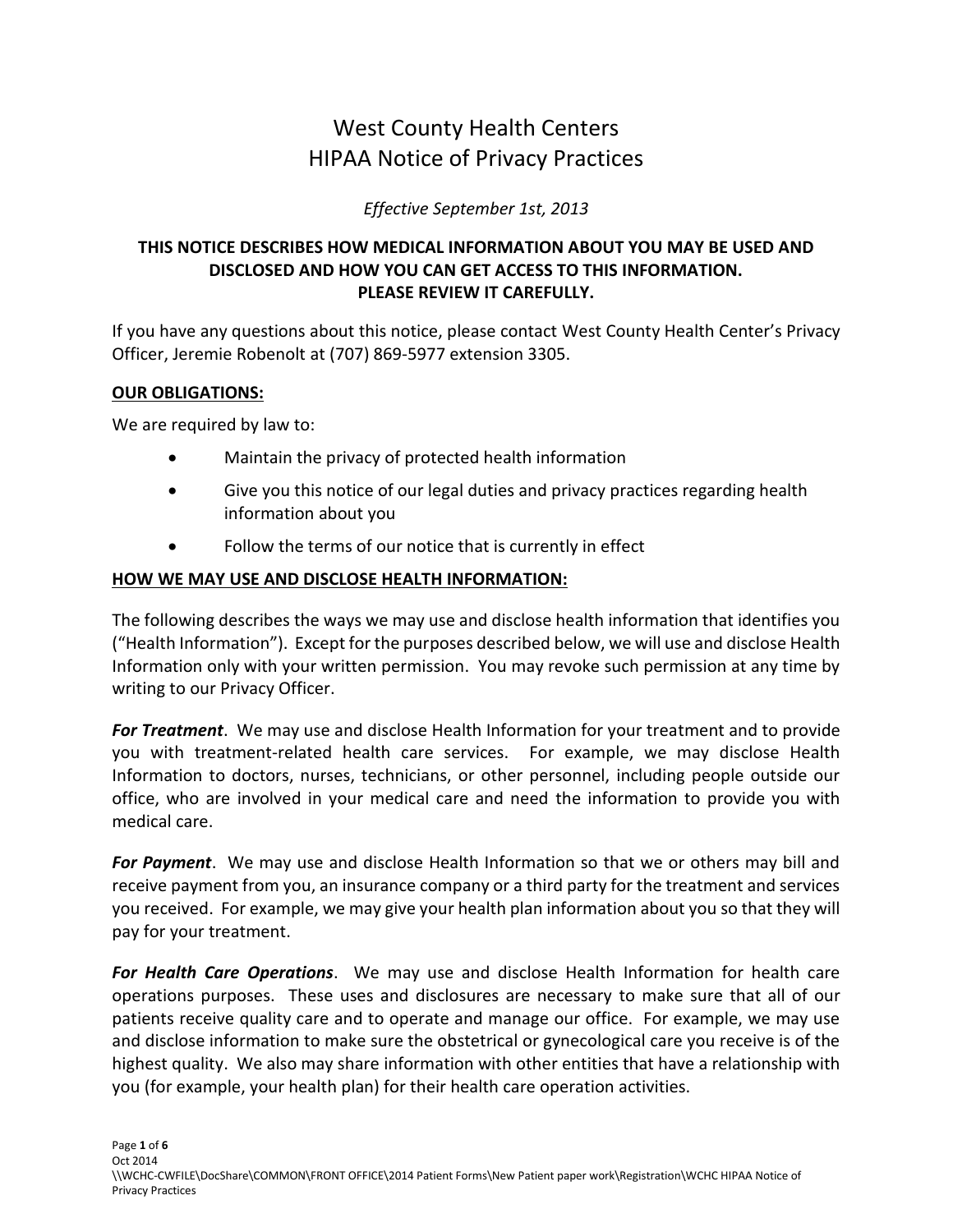West County Health Centers, Inc. participates in an "organized health care arrangement" with Redwood Community Health Coalition and participating organizations ("Other Participants"). A list of Other Participants to the organized health care arrangement is maintained on Redwood Community Health Coalition's website at [www.rchc.net.](http://www.rchc.net/) Through this organized health care arrangement Covered Entity and the Other Participants participate in joint utilization review, quality assessment and improvement activities, and payment activities. Covered Entity will use your information, and may from time to time disclose your information, to the Other Participants for treatment, payment, or health care operations purposes on behalf of that organized health care arrangement.

*Appointment Reminders, Treatment Alternatives and Health Related Benefits and Services*. We may use and disclose Health Information to contact you to remind you that you have an appointment with us. We also may use and disclose Health Information to tell you about treatment alternatives or health-related benefits and services that may be of interest to you.

*Individuals Involved in Your Care or Payment for Your Care*. When appropriate, we may share Health Information with a person who is involved in your medical care or payment for your care, such as your family or a close friend. We also may notify your family about your location or general condition or disclose such information to an entity assisting in a disaster relief effort.

*Research*. Under certain circumstances, we may use and disclose Health Information for research. For example, a research project may involve comparing the health of patients who received one treatment to those who received another, for the same condition. Before we use or disclose Health Information for research, the project will go through a special approval process. Even without special approval, we may permit researchers to look at records to help them identify patients who may be included in their research project or for other similar purposes, as long as they do not remove or take a copy of any Health Information.

#### **SPECIAL SITUATIONS:**

*As Required by Law*. We will disclose Health Information when required to do so by international, federal, state or local law.

*To Avert a Serious Threat to Health or Safety*. We may use and disclose Health Information when necessary to prevent a serious threat to your health and safety or the health and safety of the public or another person. Disclosures, however, will be made only to someone who may be able to help prevent the threat.

*Business Associates*. We may disclose Health Information to our business associates that perform functions on our behalf or provide us with services if the information is necessary for such functions or services. For example, we may use another company to perform billing services on our behalf. All of our business associates are obligated to protect the privacy of your information and are not allowed to use or disclose any information other than as specified in our contract.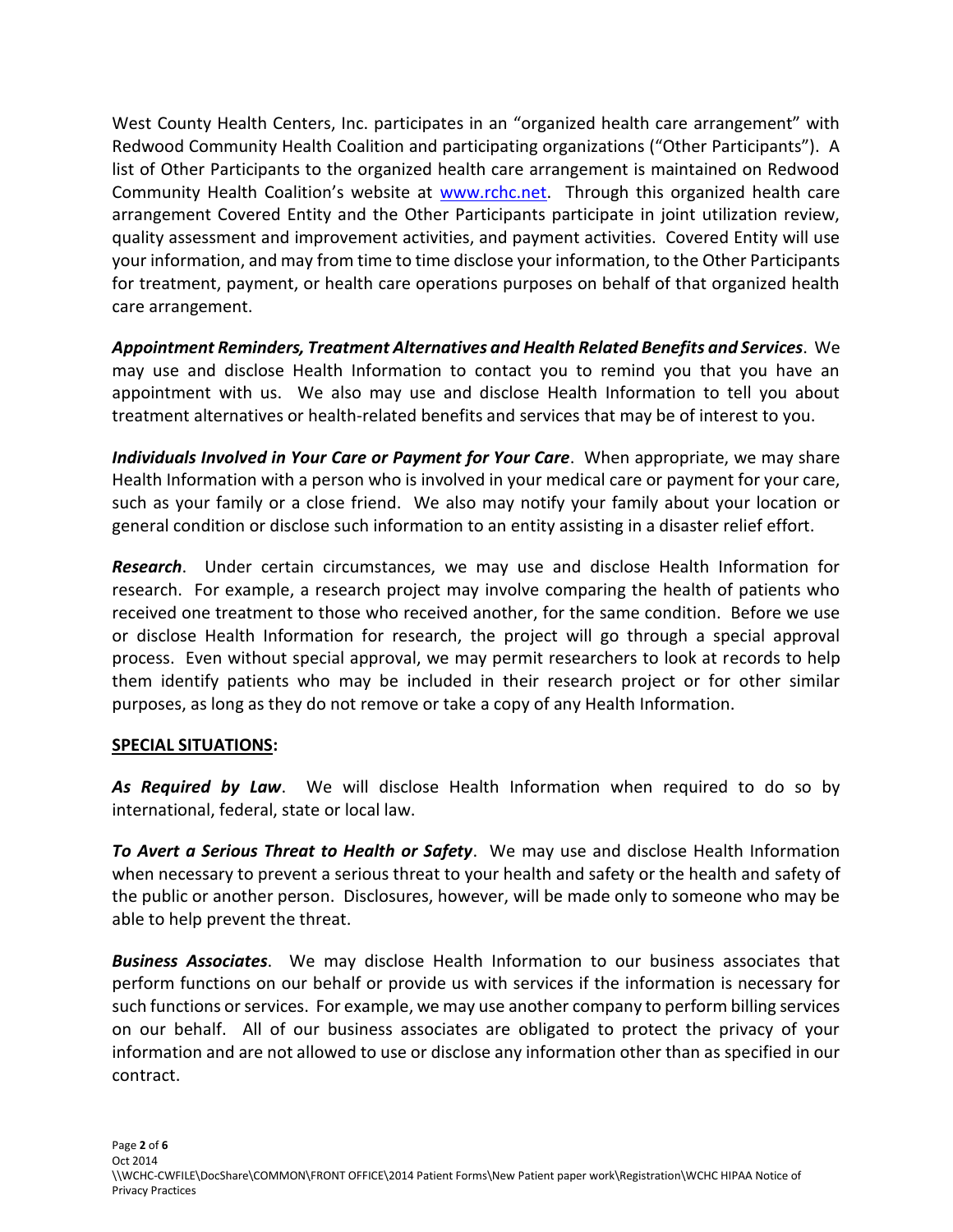*Organ and Tissue Donation*. If you are an organ donor, we may use or release Health Information to organizations that handle organ procurement or other entities engaged in procurement, banking or transportation of organs, eyes or tissues to facilitate organ, eye or tissue donation and transplantation.

*Military and Veterans*. If you are a member of the armed forces, we may release Health Information as required by military command authorities. We also may release Health Information to the appropriate foreign military authority if you are a member of a foreign military.

*Workers' Compensation*. We may release Health Information for workers' compensation or similar programs. These programs provide benefits for work-related injuries or illness.

*Public Health Risks*. We may disclose Health Information for public health activities. These activities generally include disclosures to prevent or control disease, injury or disability; report births and deaths; report child abuse or neglect; report reactions to medications or problems with products; notify people of recalls of products they may be using; a person who may have been exposed to a disease or may be at risk for contracting or spreading a disease or condition; and the appropriate government authority if we believe a patient has been the victim of abuse, neglect or domestic violence. We will only make this disclosure if you agree or when required or authorized by law.

*Health Oversight Activities*. We may disclose Health Information to a health oversight agency for activities authorized by law. These oversight activities include, for example, audits, investigations, inspections, and licensure. These activities are necessary for the government to monitor the health care system, government programs, and compliance with civil rights laws.

*Data Breach Notification Purposes.* We may use or disclose your Protected Health Information to provide legally required notices of unauthorized access to or disclosure of your health information.

*Lawsuits and Disputes*. If you are involved in a lawsuit or a dispute, we may disclose Health Information in response to a court or administrative order. We also may disclose Health Information in response to a subpoena, discovery request, or other lawful process by someone else involved in the dispute, but only if efforts have been made to tell you about the request or to obtain an order protecting the information requested.

*Law Enforcement*. We may release Health Information if asked by a law enforcement official if the information is: (1) in response to a court order, subpoena, warrant, summons or similar process; (2) limited information to identify or locate a suspect, fugitive, material witness, or missing person; (3) about the victim of a crime even if, under certain very limited circumstances, we are unable to obtain the person's agreement; (4) about a death we believe may be the result of criminal conduct; (5) about criminal conduct on our premises; and (6) in an emergency to report a crime, the location of the crime or victims, or the identity, description or location of the person who committed the crime.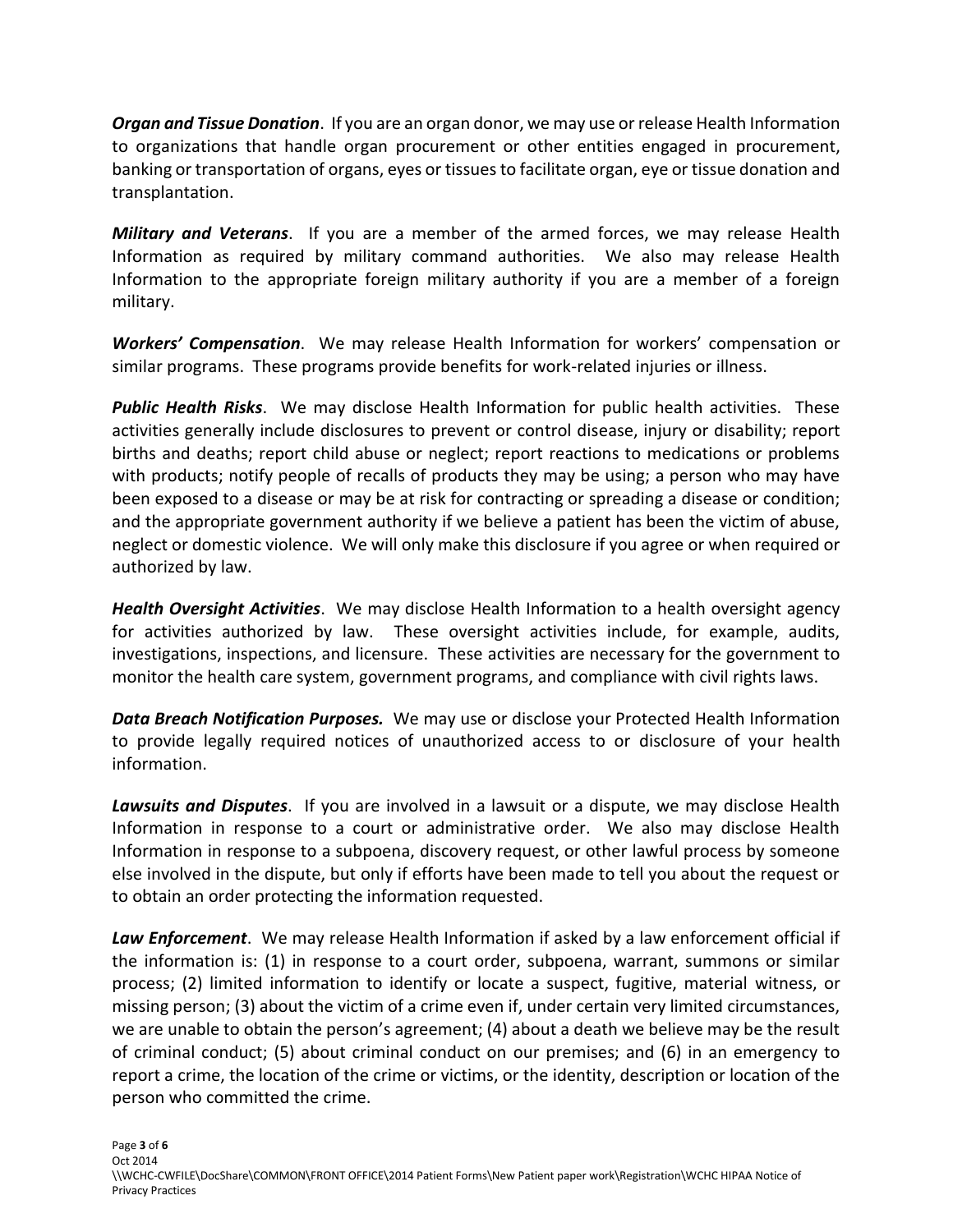*Coroners, Medical Examiners and Funeral Directors*. We may release Health Information to a coroner or medical examiner. This may be necessary, for example, to identify a deceased person or determine the cause of death. We also may release Health Information to funeral directors as necessary for their duties.

*National Security and Intelligence Activities*. We may release Health Information to authorized federal officials for intelligence, counter-intelligence, and other national security activities authorized by law.

*Protective Services for the President and Others*. We may disclose Health Information to authorized federal officials so they may provide protection to the President, other authorized persons or foreign heads of state or to conduct special investigations.

*Inmates or Individuals in Custody*. If you are an inmate of a correctional institution or under the custody of a law enforcement official, we may release Health Information to the correctional institution or law enforcement official. This release would be if necessary: (1) for the institution to provide you with health care; (2) to protect your health and safety or the health and safety of others; or (3) the safety and security of the correctional institution.

# **USES AND DISCLOSURES THAT REQUIRE US TO GIVE YOU AN OPPORTUNITY TO OBJECT AND OPT OUT**

*Individuals Involved in Your Care or Payment for Your Care.* Unless you object, we may disclose to a member of your family, a relative, a close friend or any other person you identify, your Protected Health Information that directly relates to that person's involvement in your health care. If you are unable to agree or object to such a disclosure, we may disclose such information as necessary if we determine that it is in your best interest based on our professional judgment.

*Disaster Relief.* We may disclose your Protected Health Information to disaster relief organizations that seek your Protected Health Information to coordinate your care, or notify family and friends of your location or condition in a disaster. We will provide you with an opportunity to agree or object to such a disclosure whenever we practically can do so.

## **YOUR WRITTEN AUTHORIZATION IS REQUIRED FOR OTHER USES AND DISCLOSURES**

The following uses and disclosures of your Protected Health Information will be made only with your written authorization:

- 1. Uses and disclosures of Protected Health Information for marketing purposes; and
- 2. Disclosures that constitute a sale of your Protected Health Information

Other uses and disclosures of Protected Health Information not covered by this Notice or the laws that apply to us will be made only with your written authorization. If you do give us an authorization, you may revoke it at any time by submitting a written revocation to our Privacy Officer and we will no longer disclose Protected Health Information under the authorization. But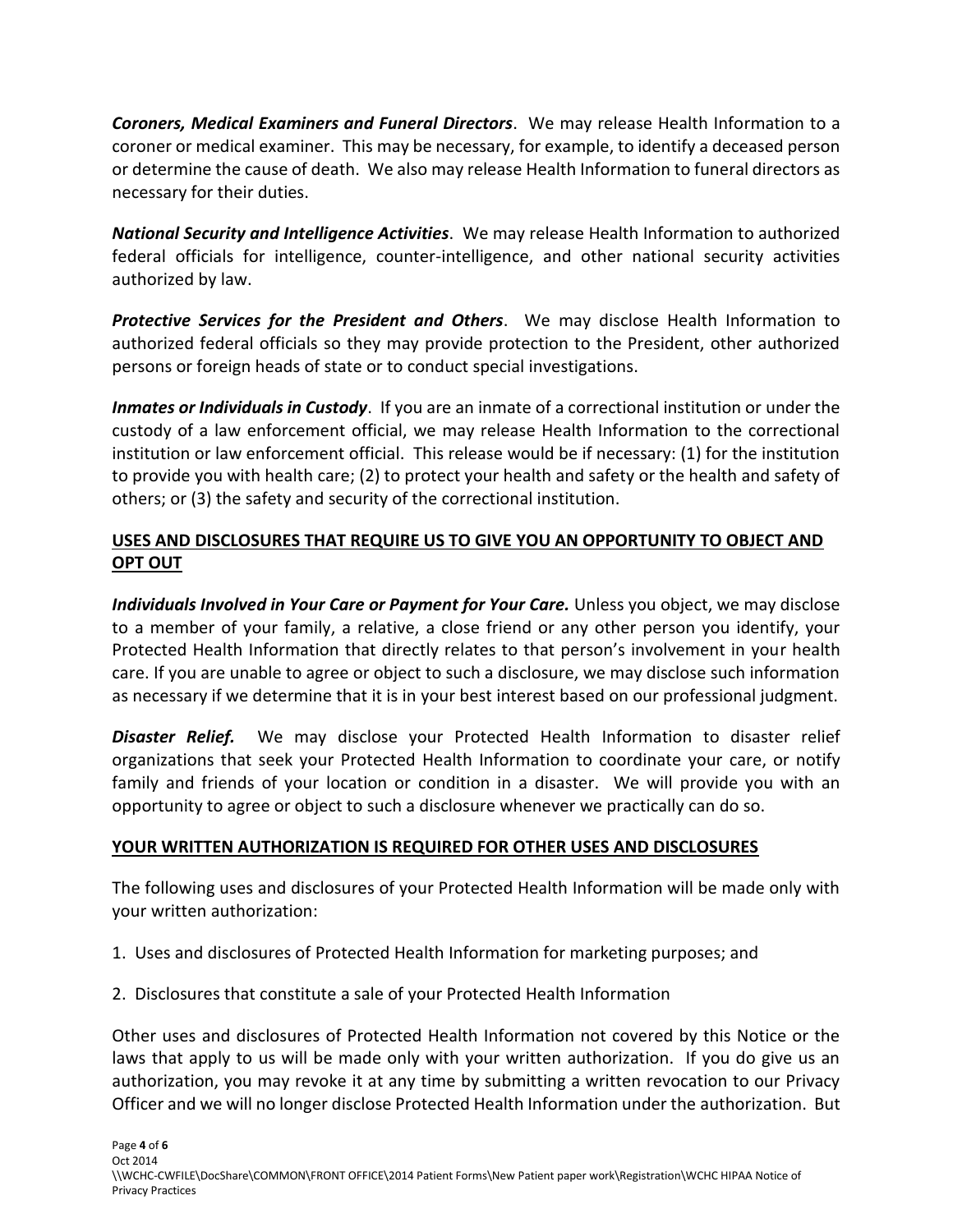disclosure that we made in reliance on your authorization before you revoked it will not be affected by the revocation.

# **YOUR RIGHTS**:

You have the following rights regarding Health Information we have about you:

*Right to Inspect and Copy*. You have a right to inspect and copy Health Information that may be used to make decisions about your care or payment for your care. This includes medical and billing records, other than psychotherapy notes. To inspect and copy this Health Information, you must make your request, in writing, to our Privacy Officer at the address below. We have up to 30 days to make your Protected Health Information available to you and we may charge you a reasonable fee for the costs of copying, mailing or other supplies associated with your request. We may not charge you a fee if you need the information for a claim for benefits under the Social Security Act or any other state of federal needs-based benefit program. We may deny your request in certain limited circumstances. If we do deny your request, you have the right to have the denial reviewed by a licensed healthcare professional who was not directly involved in the denial of your request, and we will comply with the outcome of the review.

*Right to an Electronic Copy of Electronic Medical Records.* If your Protected Health Information is maintained in an electronic format (known as an electronic medical record or an electronic health record), you have the right to request that an electronic copy of your record be given to you or transmitted to another individual or entity. We will make every effort to provide access to your Protected Health Information in the form or format you request, if it is readily producible in such form or format. If the Protected Health Information is not readily producible in the form or format you request your record will be provided in either our standard electronic format or if you do not want this form or format, a readable hard copy form. We may charge you a reasonable, cost-based fee for the labor associated with transmitting the electronic medical record.

*Right to Get Notice of a Breach.* You have the right to be notified upon a breach of any of your unsecured Protected Health Information.

*Right to Amend*. If you feel that Health Information we have is incorrect or incomplete, you may ask us to amend the information. You have the right to request an amendment for as long as the information is kept by or for our office. To request an amendment, you must make your request, in writing, to our Privacy Officer at the address below.

*Right to an Accounting of Disclosures*. You have the right to request a list of certain disclosures we made of Health Information for purposes other than treatment, payment and health care operations or for which you provided written authorization. To request an accounting of disclosures, you must make your request, in writing, to our Privacy Officer at the address below.

*Right to Request Restrictions*. You have the right to request a restriction or limitation on the Health Information we use or disclose for treatment, payment, or health care operations. You